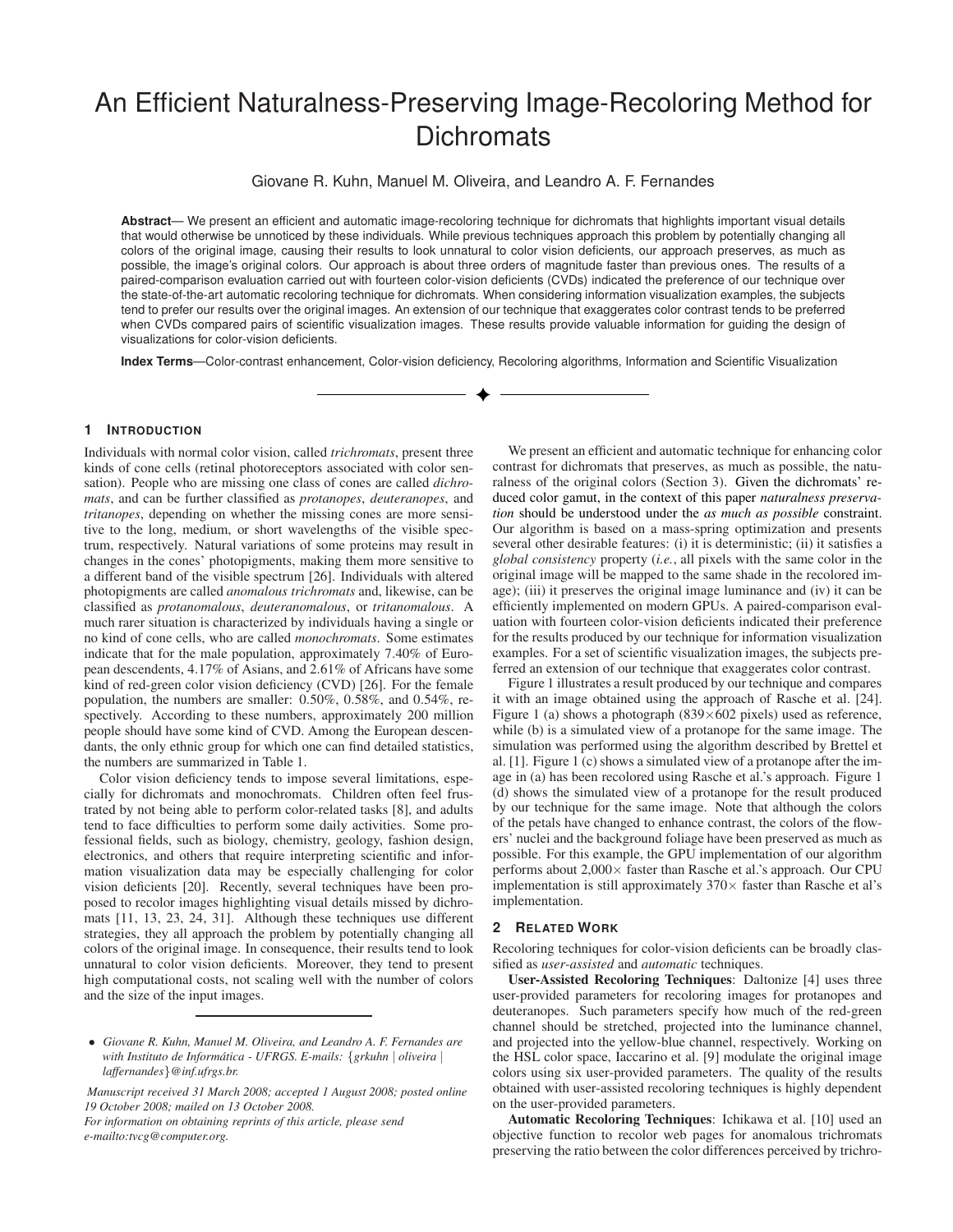

Fig. 1. Images of natural flowers: (a) Photograph. (b) Same image as perceived by protanopes (*i.e.*, individuals without *red* cones). (c) Simulated view of a protanope for a contrast-enhanced version of the photograph recolored by Rasche et al.'s [24] approach. (d) Simulated view of a protanope for the result produced by our technique. Note how our approach enhanced the overall image contrast by selectively changing only the colors for which there is a significant perceptual difference between trichromats and dichromats. As a result, it preserved the naturalness of the colors (from the perspective of the dichromat) of the flowers' nuclei and of the background foliage (compare images (b) and (d)). For this 839×602-pixel image, our approach performs approximately  $2,000 \times$  faster than Rasche et al.'s technique.

mats and by anomalous trichromats. A genetic algorithm was used to minimize the objective function. Ichikawa et al. [11] extended their previous technique for use on color images, but they did not consider the preservation of color naturalness. Wakita and Shimamura [31] proposed a technique to recolor documents (*e.g.*, web pages, charts, maps) for dichromats using three objective functions aiming, respectively, at: (i) color contrast preservation, (ii) maximum color contrast enforcing, and (iii) color naturalness preservation. However, the colors for which naturalness should be preserved must be specified by the user. The objective functions are then combined by weighting user-specified parameters and optimized using simulated annealing. They report that documents with more than 10 colors could take several seconds to be optimized. Jefferson and Harvey [13] select a set of key colors from the difference between the trichromat's and dichromat's image histogram and use four objective functions to preserve brightness, color contrast, colors in the available gamut, and color naturalness. Again, the user must specify the set of colors whose naturalness should be preserved. They optimize the combined objective functions using a method of preconditioned conjugate gradients. They report times of several minutes to optimize a set of 25 key colors on a P4 2.0 GHz using a Matlab implementation.

Rasche et al. [23] proposed an automatic recoloring technique for dichromats as an optimization that tries to preserve the perceptual color differences between all pairs of colors using an affine transformation. Such transformation, however, does not capture color variations along many directions and does not ensure that the mapped colors are all within the available gamut. Rasche et al. [24] addressed these limitations using a constrained multivariate optimization procedure applied to a reduced set of quantized color, which are in turn used to optimize the entire set of colors. The authors did not consider the problem of naturalness preservation and the technique can arbitrarily change the colors of the original images (Figure 1 c). Moreover, the algorithm does not scale well with the number of quantized colors and the size of the input images. Our technique can optimize hundreds of colors in real time, and can be used to create images that have a much more natural look (Figure 1 d). Contrary to all previous automatic techniques, our approach is deterministic, always producing the same result for a given input image.

Recoloring images for dichromats is a dimensionality reduction problem and, as such, is somehow related to recent techniques used to map color to grayscale techniques [6, 7, 14].

### **2.1 Mass-Spring Systems**

A mass-spring system consists of a set of particles (nodes) connected by springs that deform in the presence of some external forces. When compressed or stretched, the springs apply internal reaction forces to maintain their rest length [5]. Mass-spring systems are simulated by assigning some position and mass to each particle, and some rest length to each spring. The system must obey Newton's second law:

$$
F_i = m_i a_i \tag{1}
$$

| <b>Classification</b>        | Incidence $(\% )$ |               |
|------------------------------|-------------------|---------------|
|                              | <b>Male</b>       | <b>Female</b> |
| <b>Anomalous trichromacy</b> | 5.71              | 0.39          |
| Protanomaly                  | 1.08              | 0.03          |
| Deuteranomaly                | 4.63              | 0.36          |
| Tritanomaly                  | 0.0001            | 0.0001        |
| <b>Dichromacy</b>            | 2.28              | 0.03          |
| Protanopia                   | 1.01              | 0.02          |
| Deuteranopia                 | 1.27              | 0.01          |
| Tritanopia                   | 0.002             | 0.001         |
| <b>Monochromacy</b>          | 0.003             | 0.00001       |

Table 1. Incidence of CVD among caucasians [26, 25].

where  $m_i$  is the mass of node  $P_i$ ,  $a_i$  is the acceleration caused by force *Fi*, which is the composition of internal and external forces. Therefore, *Fi* can be obtained from Hooke's law by summing the tensions of all the springs that connect  $P_i$  to its neighbors  $P_j$ :

$$
F_i = \sum_{j \in N} k_{ij} (1 - \frac{l_{ij}}{l'_{ij}})(p_j - p_i)
$$
 (2)

where *N* is the set of neighbors linked to  $P_i$ ,  $l_{ij}$  and  $l'_{ij}$  are, respectively, the rest length and current length of the spring between  $P_i$  and  $P_j$ ,  $k_{ij}$ is the stiffness of that spring, and  $p_i$  and  $p_j$  are the current positions of  $P_i$  and  $P_j$ , respectively. Verlet integration is often used to express the dynamics of each node. This type of integration is frequently used in simulations of small unoriented mass-points, being especially interesting when it is necessary to place constraints on the distances between the points. With a time step  $\Delta t$ , the new position of a node  $P_i$  at time  $t + \Delta t$  can be computed as:

$$
p_i(t + \Delta t) = \frac{F_i(t)}{m_i} (\Delta t)^2 + 2p_i(t) - p_i(t - \Delta t)
$$
 (3)

Recently, some researchers have demonstrated efficient implementations of mass-spring systems on GPUs [3, 5, 28]. In each integration step, the forces acting on each mass point  $P_i$  are accumulated in a fragment shader, requiring information about the system topology, which is usually stored in two textures [3, 28]. Our recoloring approach is modeled as a mass-spring system with every mass point *Pi* connected to every other mass point  $P_j$  by a spring  $S_{ij}$ . This fixed and implicitly defined topology lends itself to an efficient GPU implementation, with no topology setup needed.

#### **3 THE RECOLORING ALGORITHM FOR DICHROMATS**

Our algorithm uses a mass-spring system to optimize the colors in the input image to enhance color contrast for dichromats. The color gamut of each class of dichromacy can be represented by two half-planes in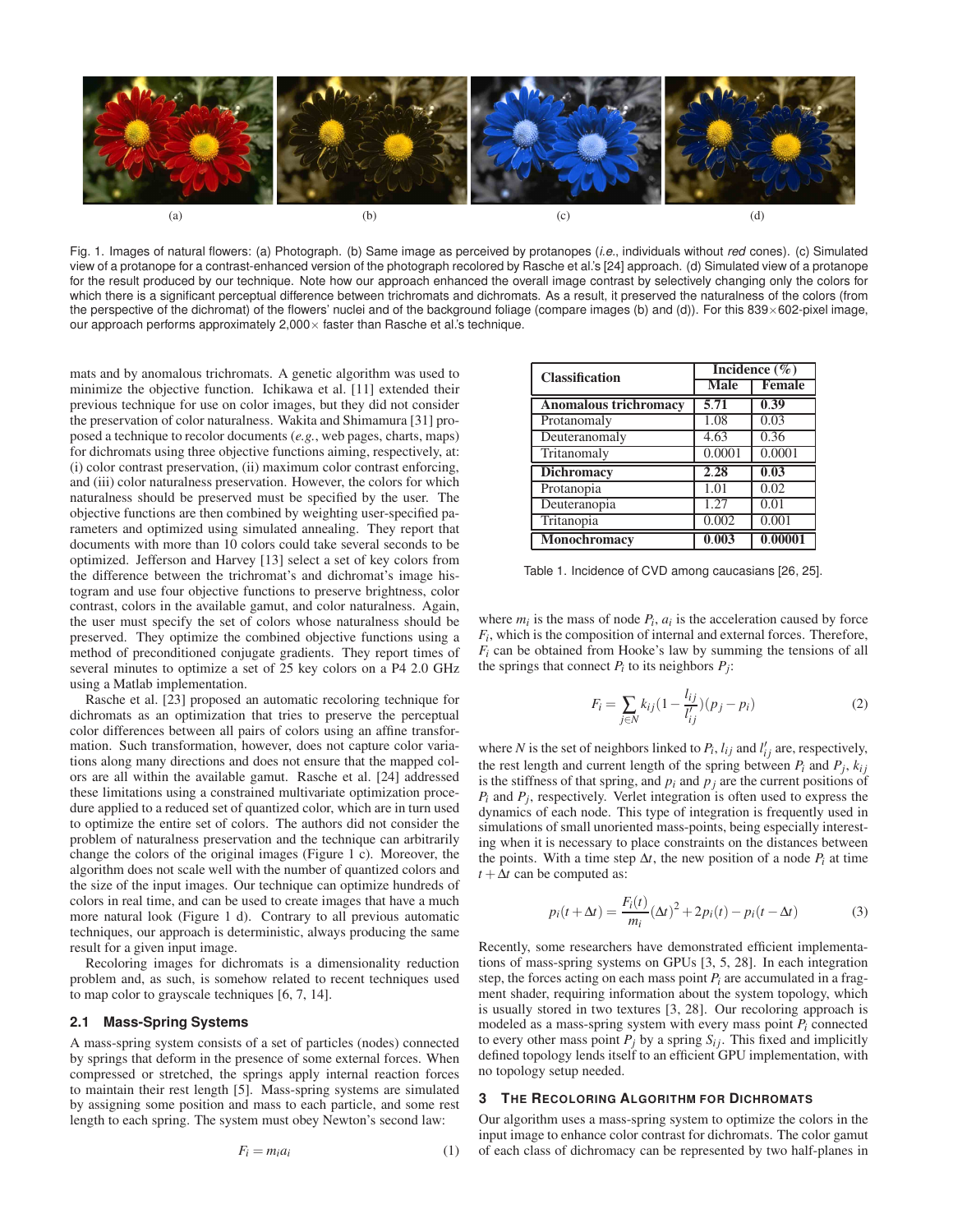the LMS color space [1], which can be satisfactorily approximated by a single plane passing through the luminance axis [30]. Thus, for each class of dichromacy, we mapped its color gamut to the approximately perceptually-uniform CIE L\*a\*b\* color space and used least-squares to obtain a plane  $\Pi$  that contains the luminance axis and best represents the corresponding gamut. This is similar to what has been described by Rasche et al. [24], who suggested the use of a single plane for both protanopes and deuteranopes as a further simplification. The angles between the recovered planes and the L\*b\* plane are  $\theta_p = -11.48°$ ,  $\theta_d = -8.11^\circ$ , and  $\theta_t = 46.37^\circ$ , for protanopes, deuteranopes, and tritanopes, respectively (Figure 2). These angles are used to align their corresponding planes to the L\*b\* plane, reducing the optimization to 1D along the b\* axis (the luminance values are preserved). After the optimization, the new colors are obtained by rotating the corresponding plane back to its original orientation.



Fig. 2. Approximating each dichromatic color gamut by a plane in the CIE L\*a\*b\* color space.  $\theta_p = -11.48^\circ$ ,  $\theta_d = -8.11^\circ$ , and  $\theta_t = 46.37^\circ$ .

Our algorithm has three main steps: (1) *image quantization*, (2) *mass-spring optimization* of the quantized colors, and (3) *reconstruction* of the final colors from the optimized ones. The first step consists in obtaining a set *Q* of quantized colors from the set of all colors *C* in the input image *I*. This can be performed using any color quantization technique, such as uniform quantization, k-means, minimum variance, median cut, or color palettes.

#### **3.1 Modeling the Problem as a Mass-Spring System**

Working in the CIE L\*a\*b\* color space, each quantized color  $\vec{q}_i \in Q$ is associated to a particle  $P_i$  with mass  $m_i$ . The position  $\vec{p}_i$  of the particle  $P_i$  is initialized with the coordinates of the perceived color by the dichromat after the rotation of plane Π:

$$
\vec{p}_i = M_\theta \ D \ \vec{q}_i \tag{4}
$$

where *D* is the matrix for orthographic projection onto the dichromat's plane Π (see Appendix A), and  $M<sub>θ</sub>$  is a rotation matrix that aligns Π with the  $L^*b^*$  plane. We connect each pair of particles  $P_i$  and  $P_j$  with a spring  $S_{ij}$  with elasticity coefficient  $k_{ij} = 1$  (Equation 2), and rest length  $l_{ij} = ||\vec{q}_i - \vec{q}_j||$ , the (Euclidean) distance between colors  $\vec{q}_i$  and  $\vec{q}_j$  in the L\*a\*b\* space. At each optimization step, we update the positions  $\vec{p}_i$  and  $\vec{p}_j$  and compute  $S_{ij}$ 's current length as  $l'_{ij} = ||\vec{p}_i - \vec{p}_j||$ . Given the restoring forces of the springs, the system will try to converge to a configuration for which  $l'_{ij} = l_{ij}$  for all  $S_{ij}$ . Thus, after stabilization (or a maximum number of iterations has been reached), the perceptual distances between all pairs of new colors/positions  $(\vec{p}_i, \vec{p}_j)$ will have approximately the same perceptual distances as their corresponding pairs of quantized colors  $(\vec{q}_i, \vec{q}_j)$  from *Q*. The set *T* of optimized colors  $\vec{t}_i$  is obtained by applying, to each resulting color  $\vec{p}_i$ , the inverse rotation used in Equation 4:

$$
\vec{t}_i = M_\theta^{-1} \ \vec{p}_i \tag{5}
$$

In order to enforce color naturalness preservation, we define the mass  $m_i$  of each particle  $P_i$  as the reciprocal of the perceptual distance  $(in$  the L<sup>\*</sup>a<sup>\*</sup>b<sup>\*</sup> space), between  $\vec{q}_i$  and *D*  $\vec{q}_i$ :

$$
m_i = \frac{1}{\|\vec{q}_i - D\,\vec{q}_i\|} \tag{6}
$$

This equation enforces that *any color perceived similarly by both trichromats and dichromats will have larges masses, causing their* *corresponding particles to move less*. If trichromats and dichromats perceive  $\vec{q}_i$  exactly the same way (*e.g.*, achromatic colors), the particle would have infinite mass. In this case, we simply set the forces acting on the particle to zero (*i.e.*,  $F_i = 0$  in Equation 1).

## **3.2 Dealing with Local Minima**

Like other optimization techniques, mass-spring systems are prone to local minima. Figure 3 (left) depicts the problem with a configuration obtained right after the quantized colors  $\vec{q}_i$  have been rotated:  $\vec{qr}_i = M_\theta D \vec{q}_i$ . Particles  $P_1$  and  $P_2$  have large masses  $(m_1)$ is infinite) since they are perceived as having, respectively, the same and very similar colors by trichromats and dichromats. The springs  $(S_{13}, S_{14}, S_{23}, S_{24})$  connecting  $P_1$  and  $P_2$  to  $P_3$  and  $P_4$  apply forces that constrain  $P_3$  and  $P_4$  from moving to the other half of the  $b^*$  axis. Figure 4 illustrates this situation, where the resulting optimized image (c) does not represent any significant improvement over the original image perceived by the dichromat (b).

Once the plane that approximates the dichromat's gamut has been aligned to the L\*b\* plane, pairs of ambiguous colors with considerable changes in chrominance will have their a\* color coordinates with opposite signs (*e.g.*, the red and green colors in Figure 3 left). We use this observation and the topology of our mass spring system to deal with local minima using the following heuristic: *we switch the sign of the b\* color coordinate of all rotated quantized colors whose a\* coordinates are positive and whose perceptual distance between the color itself and how it is perceived by the class of dichromacy is bigger than some threshold* τ (Equation 7).

$$
p_i^{b^*} = \begin{cases} -p_i^{b^*} & \text{if } (q r_i^{a^*} > 0) \text{ and } (\|\vec{q}_i - D\vec{q}_i\| > \tau) \\ p_i^{b^*} & \text{otherwise} \end{cases} \tag{7}
$$

The threshold  $\tau$  enforces that colors that are perceptually similar to both dichromats and trichromats should not have the signs of their b\* coordinates switched.

Although at first this might look too naive because one would just be replacing some ambiguities with another ones, it has some rationale: (i) it avoids the ambiguities among some colors found in the original image and (ii) although there is the possibility of introducing new ambiguities, as we switch the sign of the b\* coordinate for some colors, we are also compressing and stretching their associated springs, adding to the system a lot of potential energy that will contribute to drive the solution. Although such a heuristic cannot guarantee that the system will not run into a local minimum, it works well in practice. Figure 3 (right) illustrates the configuration obtained by applying our heuristics to the example shown to its left. Figure 4 (d) shows the corresponding result of applying this heuristic to the example shown in Figure 4 (a). According to our experience,  $\tau = 15$  tends to produce good results in general and was used for all images shown in this paper and in the accompanying video.



Fig. 3. Dealing with local minima. (left) A configuration, obtained right after plane rotation, which leads to a local minimum: since  $P_1$  cannot move at all (it is an achromatic color) and  $P_2$  can only move a little bit, they will constrain the optimization to the yellow portion of b\* axis. (right) By switching the sign of the b\* coordinate of  $\vec{q}r_4$ , the system escapes the local minimum.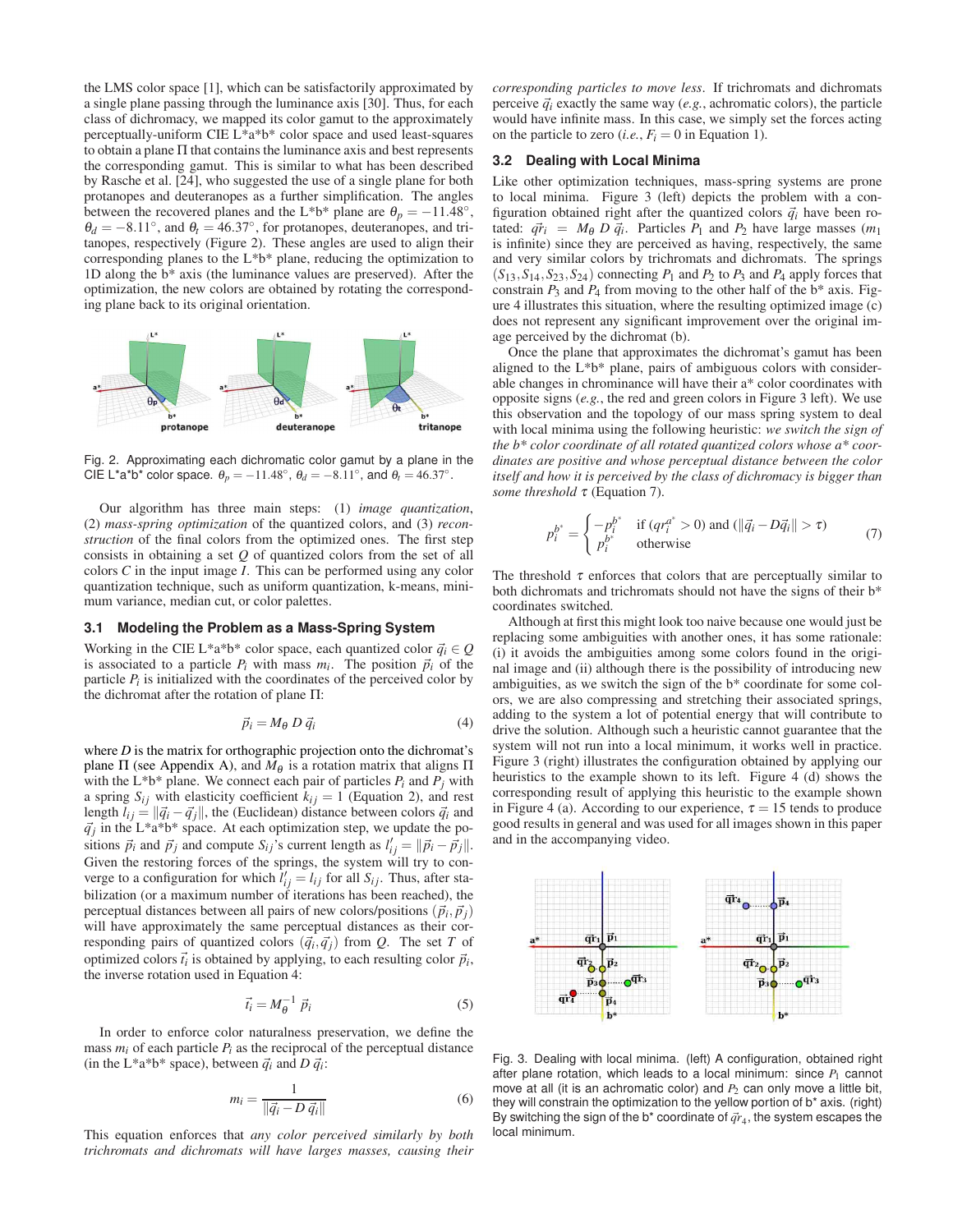

Fig. 4. Color naturalness preservation: (a) Reference image. (b) Simulation of a deuteranope's view of the image in (a). (c) Simulation of a deuteranope's view after recoloring the reference image using the massspring optimization without the heuristic described by Equation 7. (d) Result produced by our technique with the use of Equation 7.

### **3.3 Computing the Final Color Values**

The last step of the algorithm consists in obtaining the color values for all pixels of the resulting image from the set of optimized colors  $t_k$ ,  $k \in \{1, \ldots, \|T\|\}$ , where  $\|T\|$  is the cardinality of *T*. For this task, we have developed two distinct interpolation solutions: *projection of the perceptual difference* and an *optimization with respect to T*.

**Projection of the perceptual difference:** Let  $C_k \subset C$  be a cluster formed by all colors in *C* that are represented by the optimized color  $\vec{r_k}$ . The final value  $\vec{r_m}$  associated to color  $\vec{c_m} \in C_k$  is then obtained as

$$
\vec{t_m} = \vec{t_k} + (\vec{d} \cdot L^* , r_k \vec{d} \cdot a^* , r_k \vec{d} \cdot b^*)
$$
\n(8)

where  $\vec{d}$ .  $L^*$ ,  $\vec{d}$ .  $a^*$ , and  $\vec{d}$ .  $b^*$  are respectively the L<sup>\*</sup>, a<sup>\*</sup>, and b<sup>\*</sup> coordinates of the difference vector  $\vec{d} = (\vec{c}_m^{\vec{k}} - \vec{q}_k)$ .  $\vec{q}_k \in Q$  is the quantized color associated to the optimized color  $\vec{t}_k$ . Equation 8 guarantees that the final color  $t_m^{\vec{k}}$  has the same luminance as  $c_m^{\vec{k}}$ .  $r_k$  is an interpolation of ratios that indicates how close the transformed value  $\vec{t}_k$  is to the optimal solution. This interpolation is guided by Shepard's method [27], a standard technique for distance-weighted interpolation:

$$
r_{k} = \frac{\sum_{i=1}^{||T||} w_{ki} \frac{||\vec{r}_{k} - \vec{r}_{i}||}{||\vec{q}_{k} - \vec{q}_{i}|| + \varepsilon}}{\sum_{i=1}^{||T||} w_{ki}}
$$
(9)

where  $\varepsilon$  is a small value just to avoid division by zero, and  $w_{ki} = 1/(||\vec{q}_k - \vec{q}_i||^2 + \varepsilon)$  is the distance-weighted term suggested by Shepard [27]. Equation 8 can be efficiently implemented both on a CPU and on a GPU. On the CPU, the cost to compute all cluster ratios using Equation 9 is  $O(||Q||^2)$  for the set *Q* of quantized colors, and the cost to interpolate each pixel using Equation 8 given an image with  $N \times N$  pixels is  $O(N^2)$ . Thus, the total cost of this strategy is  $O(||Q||^2 + N^2)$ .

Since the final colors are computed by optimizing the set of quantized colors *Q*, the quality of the results depends directly on the quality of the quantization algorithm used. According to our experience, the transformation expressed by Equation 8 produces excellent results in combination with k-means. Unfortunately, k-means is not very fast. Table 2 compares uniform quantization and k-means execution times for various image resolutions and number of clusters. In the case of uniform quantization, we discretize the *RGB* space using a uniform  $10 \times 10 \times 10$  grid. The quantized color is given by the grid color closest to the input one. Uniform quantization is fast, but tends to lead to poorer results when used in combination with the transformation defined by Equation 8.

Optimization with respect to *T* : One can benefit from the speed of uniform quantization by performing a more expensive reconstruction of the final set of colors, achieving results similar to the ones obtained when using k-means. In this case, the final shading of each pixel is obtained by optimizing it against the set of already optimized colors *T*. This is modeled by setting up a mass-spring system, and creating springs between the current pixel (treated as a particle initialized with Equation 7) and all optimized colors  $t_k$ ,  $k \in [1, \ldots, ||T||]$ . For this refining optimization stage, we force the particles associated to the

| <b>Ouantization</b> | Image resolution (pixels) |         |                     |  |
|---------------------|---------------------------|---------|---------------------|--|
| technique           | 640x480                   | 800x600 | 1024x768            |  |
| Uniform             | 0.055                     | 0.087   | 0.150               |  |
| K-means 64          | 2.082                     | 3.338   | 5.517               |  |
| K-means 128         | 3.932                     | 6.029   | $10.43\overline{2}$ |  |
| K-means 256         | 7.545                     | 11.972  | 20.049              |  |

Table 2. Time (in seconds) to quantize images with various resolutions and numbers of clusters on a 2.2 GHz PC.

shades in *T* to remain stationary by setting the forces acting on them to zero ( $F_i$  in Equation 1). For each color  $\vec{c_m} \in \mathcal{C}$ , we define its mass as  $m_{c_m} = 1/||\vec{c_m} - D \vec{c_m}||$ . This way, we allow a color to change by an amount directly proportional to the difference of how it is perceived by trichromats and dichromats. *This mechanism guarantees the color naturalness in the resulting image*.

The cost of this optimization procedure is  $O(||Q||^2 + ||Q||N^2)$  for an  $N \times N$  image and can be significantly higher than the mapping defined by Equation 8. However, since the color of each output pixel can be computed independently of each other, the computation can be efficiently implemented in a fragment program. Table 3 compares the times for recoloring images with various resolutions using different algorithms. *MS CPU* and *MS GPU* are respectively the CPU and GPU versions of our mass-spring algorithm using Equation 8 to obtain the final colors. *MS GPU full* optimizes the final colors with respect to *T* as described in the previous paragraph. Table 3 shows that in all of its variations, our approach is a few orders of magnitude faster than Rasche et al.'s approach. All images (and execution times) reported for the technique of Rasche et al. [24] were obtained using the software available at [22]. Since Rasche et al.'s technique is not deterministic, for each example shown in the paper, we ran their software three times and selected the best image result.

| <b>Recoloring</b> | Image resolution (pixels) |         |          |  |
|-------------------|---------------------------|---------|----------|--|
| technique         | 640x480                   | 800x600 | 1024x768 |  |
| Rasche            | 225.16                    | 349.31  | 580.49   |  |
| <b>MS CPU</b>     | 0.41                      | 0.46    | 0.54     |  |
| <b>MS GPU</b>     | 0.20                      | 0.22.   | 0.26     |  |
| MS GPU (full)     | N 22                      | 0.23    | n 25     |  |

Table 3. Performance of various algorithms on images of different resolutions. Times measured in seconds on a 2.2 GHz PC with 2 GB of memory and on a GeForce 8800 GTX GPU. Quantization times not included. All techniques used 128 quantized colors. Mass-spring (MS) optimized the set of quantized colors using 500 iterations. The *full* version obtained the final colors using 100 iterations per pixel.

#### **3.4 Exaggerated Color Contrast**

For applications involving non-natural images (*e.g.*, scientific and information visualization) contrast enhancement is probably more important than preserving color naturalness. This comes from the fact that colors used in such applications tend to be arbitrary, usually having little connection to the viewer's previous experiences in the real world. In scientific visualization, the details presented by the datasets are interactively explored via transfer functions [21]. Until now, transfer function design has largely ignored the limitations of color-vision deficients. Popular color scales usually range from red to green, colors that are hard to be distinguished by most CVDs.

By supporting real-time recoloring of transfer functions and images, our approach can assist color-vision deficients to exploit the benefits of scientific visualization. Such assistance can be even improved with the use of some color contrast exaggeration, achieved with the following changes in our image-recoloring algorithm:

1. Modifying the springs' rest lengths to exaggerate the contrast between colors during the optimization process:  $l_{ij} = \alpha ||\vec{q}_i - \vec{q}_j||$ , where  $\alpha$  is a scalar used to exaggerate the perceptual difference between any pair of colors  $\vec{q}_i$  and  $\vec{q}_j$ ;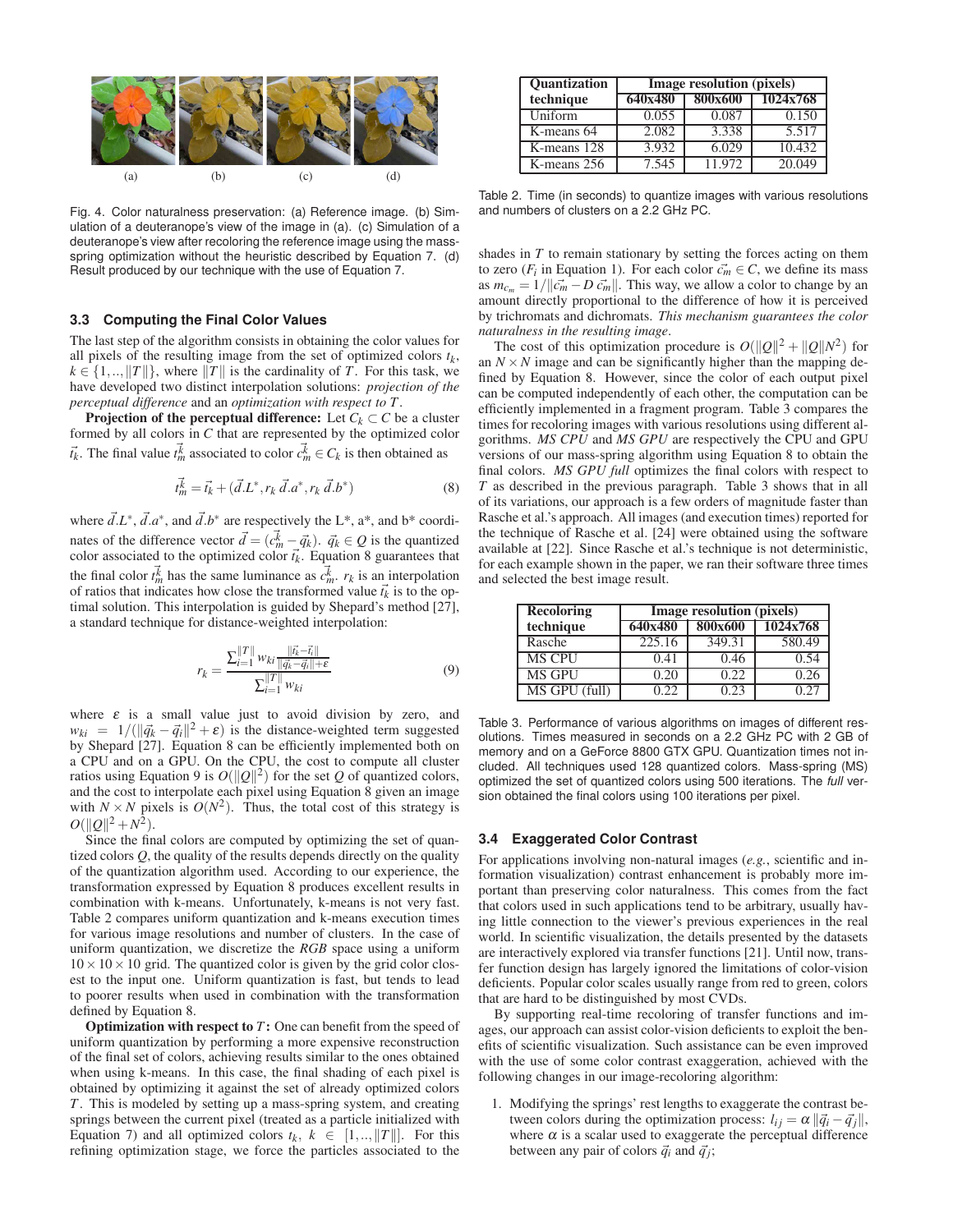- 2. Defining the mass of particle  $P_i$  as:  $m_i = 1/||(a_i^*, b_i^*)||$ , where  $\|(a_i^*, b_i^*)\|$  is the distance from color  $\vec{q}_i$  to the luminance axis *L*∗. Thus, less saturated colors present bigger masses and tend to move less. This preserves achromatic colors;
- 3. Initializing the mass-spring system with  $\tau = 0$  (Equation 7), since we do not need to preserve the naturalness of colors.

## **4 RESULTS**

We have implemented the described algorithms using C++ and GLSL, and used them to recolor a large number of images. The reported times were measured using a 2.2 GHz PC with 2 GB of memory and on a GeForce 8800 GTX with 768 MB of memory. Figures 1, 5, and 6 compare the results of our technique against Rasche et al.'s approach, which is the only truly automatic competing technique. Table 4 summarizes the performances of both algorithms. For these experiments, we used two different quantization techniques for the purpose of illustration: *k-means* and *uniform quantization*. For k-means we allowed up to 128 clusters. Uniform quantization was performed on a  $10 \times 10 \times 10$  grid, allowing up to 1,000 clusters. The actual numbers of quantized colors (clusters) were obtained automatically by these algorithms observing the specified limits. k-means and uniform quantization were used in combination with the following reconstruction strategies: projection of the perceptual difference, and optimization with respect to T, respectively. Figure 1 (*Flowers*) used uniform quantization with 227 colors; Figure 5 (*Bell Peppers*) used k-means with 127 colors; Figure 6 (*Chinese Garden*) used k-means with 128 colors; Figure 7 (*Flame*) used uniform quantization with 84 colors; and Figure 8 (*Carp*) used uniform quantization with 131 colors.

| Image (size)                      | <b>Rasche</b><br><b>Time</b> | <b>CPU</b><br><b>Time</b> | <b>GPU</b><br><b>Time</b> |
|-----------------------------------|------------------------------|---------------------------|---------------------------|
| Flowers $(839 \times 602)$        | 315.84                       | 0.85                      | 0.16                      |
| Bell Peppers (321 $\times$ 481)   | 114.63                       | 0.27                      | 0.09                      |
| Chinese Garden $(239 \times 280)$ | 44.06                        | 0.23                      | 0.08                      |
| Flame $(288 \times 184)$          | 52.15                        | 0.19                      | 0.08                      |
| $(629 \times 241)$<br>Carp        | 121.25                       | 0.26                      | 0.09                      |

Table 4. Performance comparison between our technique and Rasche et al.'s for images of various sizes and different quantization strategies. Time (in seconds) shows that our technique scales well with image size.

Figure 1 ( $Flowers$ ) has  $839 \times 602$  pixels and shows an example of an image recolored for protanopes. Our GPU implementation recolored this image in 0.158 seconds. This is  $2,000\times$  faster than Rasche et al.'s approach. Our CPU implementation was still  $372\times$  faster than Rasche et al.'s for this example.

Figure 5 (*Bell Peppers*) illustrates the case of image recoloring for deuteranopes. While Rasche et al.'s approach (c) enhanced the contrast among the colors of the peppers, our technique also preserved the colors of the crates, yellow peppers, and other vegetables in the background as much as possible (d).



Fig. 5. Color peppers: (a) Original image. (b) Simulation of a deuteranope's view of image (a). (c) Simulation of a deuteranope's view for the results produced by Rasche et al.'s technique. (d) Simulation of a deuteranope's view for the results produced by our approach.



Fig. 6. Photograph of a chinese garden: (a) Color image. Simulated views of tritanopes for: (b) the original image, (c) the recolored image by Rasche et al.'s approach, and (d) the recolored image using our technique. Note the blue sky and the enhanced contrast for the flowers.

Chinese Garden (Figure 6) provides an example of image recoloring for tritanopes. Note how our technique preserved the blue sky, while enhancing the contrast of the flowers. Rasche et al.'s approach, on the other hand, recolored the sky as pink and did not sufficiently enhanced the contrast of the flowers.

Figures 7 and 8 illustrate the use of our exaggerated color-contrast approach. Figure 7 shows our results on a simulated flame. Note how difficult it is for protanopes to distinguish the red and green regions (b). Figures 7 (c) and (d) show the simulated views of a protanope for the results produced by our image-recoloring and exaggerated colorcontrast approaches, respectively. Note how these two images help color vision deficients to see the dataset details.

Figure 8 shows the visualization of the carp dataset (a) and how it is perceived by deuteranopes (b). Figures 8 (c) and (d) show simulated views of a deuteranope for the results produced by our imagerecoloring technique for dichromats and by our exaggerated colorcontrast approach, respectively.

#### **4.1 Evaluation by Color Vision Deficients**

In order to assess the quality of our results, we performed an evaluation with fourteen individuals selected from a group of fifteen male volunteers who declared themselves as color vision deficients. The subjects had no previous experience with scientific visualization. First, the volunteers were submitted to an Ishihara test [12]. The results of the test indicated that the deficiency of one of the volunteers was very mild and, for this reason, he did not participate of the evaluation of the proposed technique. For the other volunteers, the Ishihara test suggested the following classification: 4 protanopes (ages 20 to 29), 4 protanomalous (ages 24 to 58), 2 deuteranopes (ages 17 to 32), and 4 deuteranomalous (ages 22 to 27). One should note, however, that a precise diagnosis of protanopia and deuteranopia cannot be achieved using only the Ishihara test and would require the use of an anomaloscope. The volunteers were then arranged into two groups: *protans* (protanopes and protanomalous) and *deutans* (deuteranopes and deuteranomalous). Each group evaluated a set of recolored images for its related class of dichromacy. Even though our recoloring strategy was designed for dichromats, we decided to also include anomalous trichromats (*i.e.*, protanomalous and deuteranomalous) in our study. The reason is twofold: (i) we would like to evaluate the effect of the recoloring for these individuals, whose cones' spectral sensitivities tend to be similar to dichromats', and (ii) to have a larger number of subjects.

For each class of dichromacy, we selected eighteen images divided into three groups of six images each. The first group (*Natural*) was intended to contain natural elements that the volunteers could relate to their previous experiences, and consisted of photographs of natural scenes. The second group (*InfoVis*) consisted of information visualization images, while the third group (*SciVis*) consisted of scientific visualization images. For the second and third groups, the colors have no particular association to the volunteers' previous experiences. For each selected image, we took the original one and recolored it using both Rasche et al.'s and our technique. The images in the *InfoVis* and *SciVis* groups were also recolored using the exaggerated-contrast technique described in Section 3.4. Figure 9 shows thumbnail versions of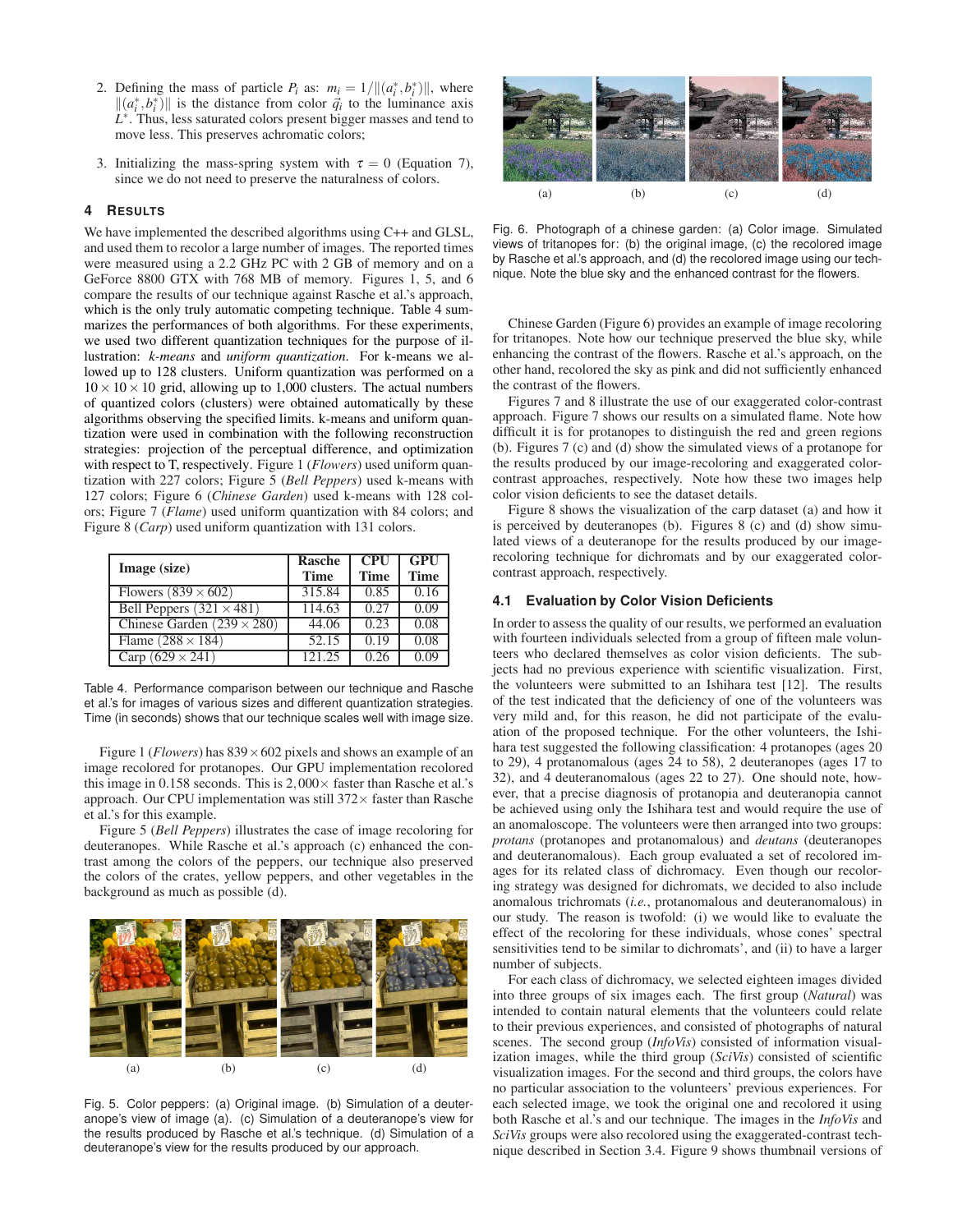![](_page_5_Figure_0.jpeg)

Fig. 7. Simulation of a flame: (a) Color image. Simulated views of protanopes for: (b) original image, (c) result produced by our imagerecoloring technique for dichromats, and (d) result produced by our exaggerated color-contrast approach using  $\alpha = 2$ .

![](_page_5_Figure_2.jpeg)

Fig. 8. Visualization of a carp dataset using a multi-dimensional transfer function: (a) Color image. Simulated view of deuteranopes for: (b) original image, (c) result produced by our image-recoloring technique for dichromats, and (d) result produced by our exaggerated color-contrast approach using  $\alpha = 2$ .

the images used in the experiment.

For the evaluation of the techniques, we used the method of paired comparisons [29]. For each image in the *Natural* group, the volunteers were presented with the following pairs of side-by-side images: (*Or*,*R*), (*Or*,*MS*), and (*R*,*MS*) and were asked to indicate their binary preferences according to the following subjective questions: (i) *Which image looks more natural?*, (ii) *Which image has the most pleasant contrast?*, and (iii) *What is your overall preference*. *Or*, *R*, and *MS* stand for original, recolored with Rasche et al. technique, and recolored with the proposed technique, respectively. For the *InfoVis* and *SciVis* groups, the pairs of images included all combinations of *Or*, *R*, *MS*, and *EMS* (images with exaggerated contrast, recolored as described in Section 3.4 using  $\alpha = 2$ ). For such groups, the volunteers were asked to indicate their binary preferences only with respect to questions (ii) and (iii). Each volunteer compared a total of 18 (*i.e.*,  $6 \times 3$ , 36 (*i.e.*,  $6 \times 6$ ), and 36 pairs of images for the *Natural*, *InfoVis*, and *SciVis* groups, respectively. The order in which the pairs of images were presented as well as the order of the images in each pair were defined randomly. Each question was asked for all pairs of images before changing to the next question. The order of the questions varied between subjects. The images were displayed on an LG L1953HS LCD monitor (19 inches, 1280x1024 pixels, NVIDIA GeForce 9600 GT) at approximated 50 cm from the subject. The average time for completing the experiment by the volunteers in the *protans* and *deutans* groups were 24 and 29 minutes, respectively.

We analyzed the paired-comparison data using Turnstone's Law [29], Case V. Turnstone's Law allows one to measure individuals' preference orderings for some stimuli, from a set of discrete binary choices. It is the classic tool for ranking items based on subjective choices. For the *protans*, the ranking of the preferred technique was based on 144 ( $8 \times 18$ ) binary choices for the natural images, and on 288 (8 ×36) binary choices for both the *InfoVis* and *SciVis* groups. For the *deutans*, the number of binary choices were 108 ( $6 \times 18$ ) and 216  $(6 \times 36)$ , respectively. We verified that Case V fits the data well by also analyzing the results of our experiments using dual scaling [19] and Mosteller's  $\chi^2$  test of goodness-of-fit [17], working with a significance test at the 5% level.

Figure 10 shows the average preference scores for the groups of *protans* (left column) and *deutans* (right column). For the natural images, the  $\chi^2$  has 1 degree of freedom (dof), causing the goodness-of-fit for Thurstone's Case V to be confirmed for  $\chi^2$  < 3.84. For the *InfoVis* and *SciVis* images, the  $\chi^2$  has 3 dofs, satisfying Case V for  $\chi^2$  < 7.81. The numbers shown in parenthesis next to each evaluated criteria (at the bottom of the graphs) are the corresponding computed  $\chi^2$  values, which satisfy the stated conditions. For the average preference scores obtained using Case V, we also computed the corresponding 95% confidence intervals (the vertical error bars in Figure 10) using [16].

Figure 10 (a) shows the scores for the *protans* group considering only the set of natural images. As expected, the original images were ranked best regarding naturalness. Considering the preferred contrast, given the significant overlap of the confidence intervals, one can assume a tie between the original image and the one recolored with our technique. Overall preference of these subjects was for the original image. Figure 10 (c) presents the scores of the *protans* group for the set of *InfoVis* images. In this case, the images recolored with the massspring algorithm without contrast exaggeration was preferred both in terms of contrast and overall preference. It is interesting to note, however, that when comparing the *SciVis* images (Figure 10 e), protans showed a clear preference for the ones with exaggerated contrast.

Figure 10 (right) shows the corresponding scores for the *deutans* group, which are similar to the ones observed for the protans. The only difference is that for the set of *InfoVis* images (d), the subjects considered the contrast of the original images as good as the recolored ones. This might be explained by the small number of subjects (six) in this group, with only two deuteranopes.

We have also performed a paired-comparison evaluation of the same set of images using a group of 23 male trichromats (ages 18 to 35) with no previous experience with scientific visualization. One should recall that the recolored images matched the reduced color gamut of dichromats. Therefore, the original natural images were preferred by trichromats. When considering the set of *InfoVis* images, trichromats found the contrast of the original images slightly better than the ones of the images recolored using our approach (MS). However, when asked about their overall preference, there is a tie between the original and the recolored images (Figure 11 left). For the *SciVis* group, the original and recolored images with exaggerated contrast (EMS) were equally preferred by trichromats both in terms of contrast and overall preference (Figure 11 right). These rankings of trichromats were computed using Thurstone Law, Case V, from a total of 828 binary choices.

### **5 CONCLUSIONS**

We presented an efficient technique for enhancing color contrast for dichromats based on mass-spring optimization. Contrary to previous automatic techniques, our approach preserves, as much as possible, the naturalness of the images as perceived by color vision deficients. Our technique can be efficiently implemented on modern GPUs and both its CPU and GPU versions are significantly faster than previous approaches. We also described an extension to the proposed imagerecoloring algorithm for exaggerating color contrast.

We have evaluated the results produced by our technique using the method of paired-comparison [29] with 8 protans, 6 deutans, and 23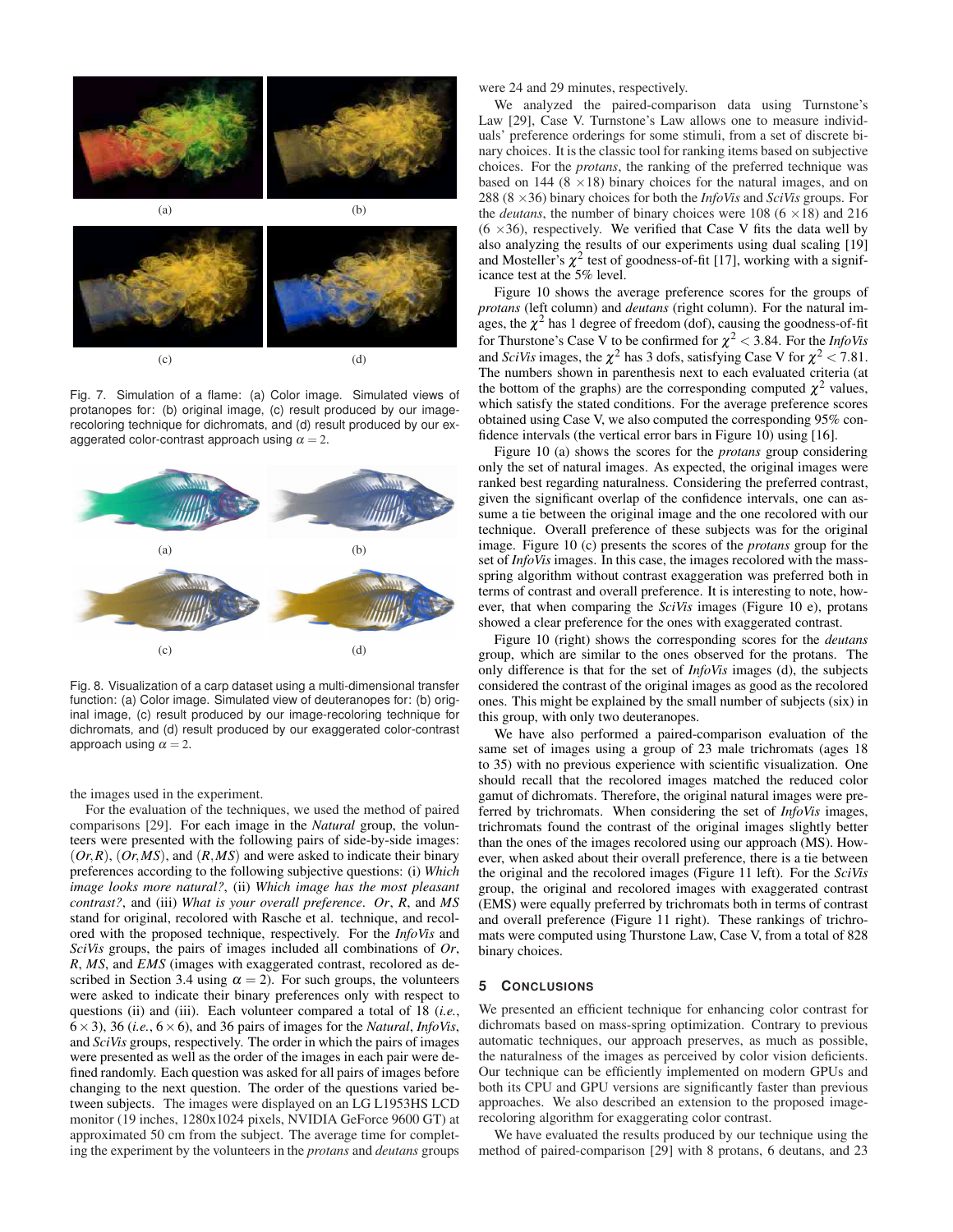![](_page_6_Figure_0.jpeg)

Fig. 9. Thumbnail version of the images used in the paired-comparison test. The images were grouped in three classes of six images each: *Natural*, information visualization (*InfoVis*), and scientific visualization (*SciVis*). Each image in the natural group contains three versions: (i) original, (ii) recolored using Rasche et al.'s approach, and (iii) recolored using our approach (MS). The *InfoVis* and *SciVis* groups also contain a recolored image with exaggerated contrast (EMS). This figure only shows the recolored images for deuteranopes. The ones for protanopes look similar.

trichromats. According to our user study, protans and deutans preferred the contrast-enhanced images recolored with the proposed regular and exaggerated-contrast algorithms when visualizing information and scientific data, respectively. It is worth noting that even though the recoloring algorithms were originally designed for dichromats, they seem to be also applicable to anomalous trichromats. This could be explained by the fact that for protanomalous and deuteranomalous the spectral responses of the cones specialized in long and medium wavelengths tend to be very similar [2], causing these two kinds of cones to behave almost as a single one.

The quality of the results produced by our techniques depends on the quality of the quantization performed in its first stage. Although we ensure a continuous mapping among the colors in any given cluster, our approach does not guarantee a continuous mapping between different clusters, which could result in false edges or spurious bands. Obtaining the final colors of all pixels by optimizing them against the set of already optimized quantized colors *T* (Section 3.3) minimizes the occurrence of this problem. In practice, we have not noticed any objectionable artifacts due to these limitations. The proposed techniques do not incorporate the Helmholtz-Kohlrausch color appearance effect [18], which causes a colorful stimulus to appear brighter than another equiluminant but less colorful stimulus. As a result, there no guarantee that for two isoluminant colors, the brighter color will always be perceived as brighter after the recoloring. This effect can be observed in Figure 1, where the red petals in (a) appear brighter than the blue petals in (d), even though the two images are pixelwise isoluminants. By preserving the luminance values of the original colors, we avoid the undesirable occurrence of luminance polarity reversal between pairs of colors. A consequence of this design decision is that our approach is not effective for enhancing contrast in images that already span essentially all the chrominance plane (Figure 12).

We believe our techniques can have a positive impact on the way dichromats interact with digital media, as it finally provides a practical way of disambiguating colors without contradicting, as much as possible, their memories about how the world looks like. Our results also provide important information for guiding the design of visualizations for color-vision deficients. We hope they will inspire the design of new applications and interfaces for CVDs. We are currently extending these ideas to video sequences.

#### **APPENDIX A: THE PROJECTION ONTO PLANE** Π

The orthographic projection matrix *D* (Equation 4) for each class of dichromacy is obtained by the following matrix composition:  $D = M_{\theta}^{-1} M_b M_{\theta}$ , where  $M_b$  is the matrix for orthographic projection onto the L\*b\* plane. Thus, Equation 4 can be rewritten as:

$$
\vec{p}_i = M_b M_\theta \, \vec{q}_i = \left( \begin{array}{ccc} 1 & 0 & 0 \\ 0 & 0 & 0 \\ 0 & 0 & 1 \end{array} \right) \left( \begin{array}{ccc} 1 & 0 & 0 \\ 0 & cos \theta & -sin \theta \\ 0 & sin \theta & cos \theta \end{array} \right) \left( \begin{array}{c} q_{i_{L*}} \\ q_{i_{a*}} \\ q_{i_{b*}} \end{array} \right)
$$

For each class of dichromacy,  $\theta$  is the negative of the angle shown in Figure 2, as we need to align  $\Pi$  with the L\*b\* plane.

#### **ACKNOWLEDGEMENTS**

We are deeply thankful to our volunteers. We also thank Karl Rasche for making his code available, and the anonymous reviewers for their insightful comments. This work was sponsored by CAPES and CNPq (grants 305613/2007-3 and 142627/2007-0). Nvidia generously donated the GeForce 8800 GTX used in this research. Microsoft Brazil provided additional support. The natural images (except Figure 4, which is from [24], and the green and red apples) are from [15]. The InfoVis images are from http://commons.wikimedia.org. The SciVis test images were provided by Francisco Pinto, (except Flame). We are grateful to Carlos Dietrich for the discussions about mass-spring systems and for the base code to solvers on the CPU and GPU. Bárbara Bellaver and Eduardo Pons produced the supplemental video.

### **REFERENCES**

- [1] H. Brettel, F. Viénot, and J. D. Mollon. Computerized simulation of color appearance for dichromats. *J. Opt. Soc. Am.*, 14(10):2647–2655, 1997.
- [2] P. DeMarco, J. Pokorny, and V. C. Smith. Full-spectrum cone sensitivity functions for x-chromosome-linked anomalous trichromats. *Journal Opt. Soc. of America A*, 9:1465–1476, 1992.
- [3] C. A. Dietrich, J. L. D. Comba, and L. P. Nedel. *Storing and accessing topology on the GPU: a case study on mass-spring systems*, chapter ShaderX 5, pages 565–578. 2006.
- [4] R. Dougherty and A. Wade. Daltonize. (http://www.vischeck.com/daltonize), 2002. Accessed on Oct/06.
- [5] J. Georgii and R. Westermann. Mass-spring systems on the gpu. *Simul. Modelling Practice and Theory*, 13:693–702, 2005.
- [6] A. A. Gooch, S. C. Olsen, J. Tumblin, and B. Gooch. Color2gray: salience-preserving color removal. *ACM Trans. Graph.*, 24(3):634–639, 2005.